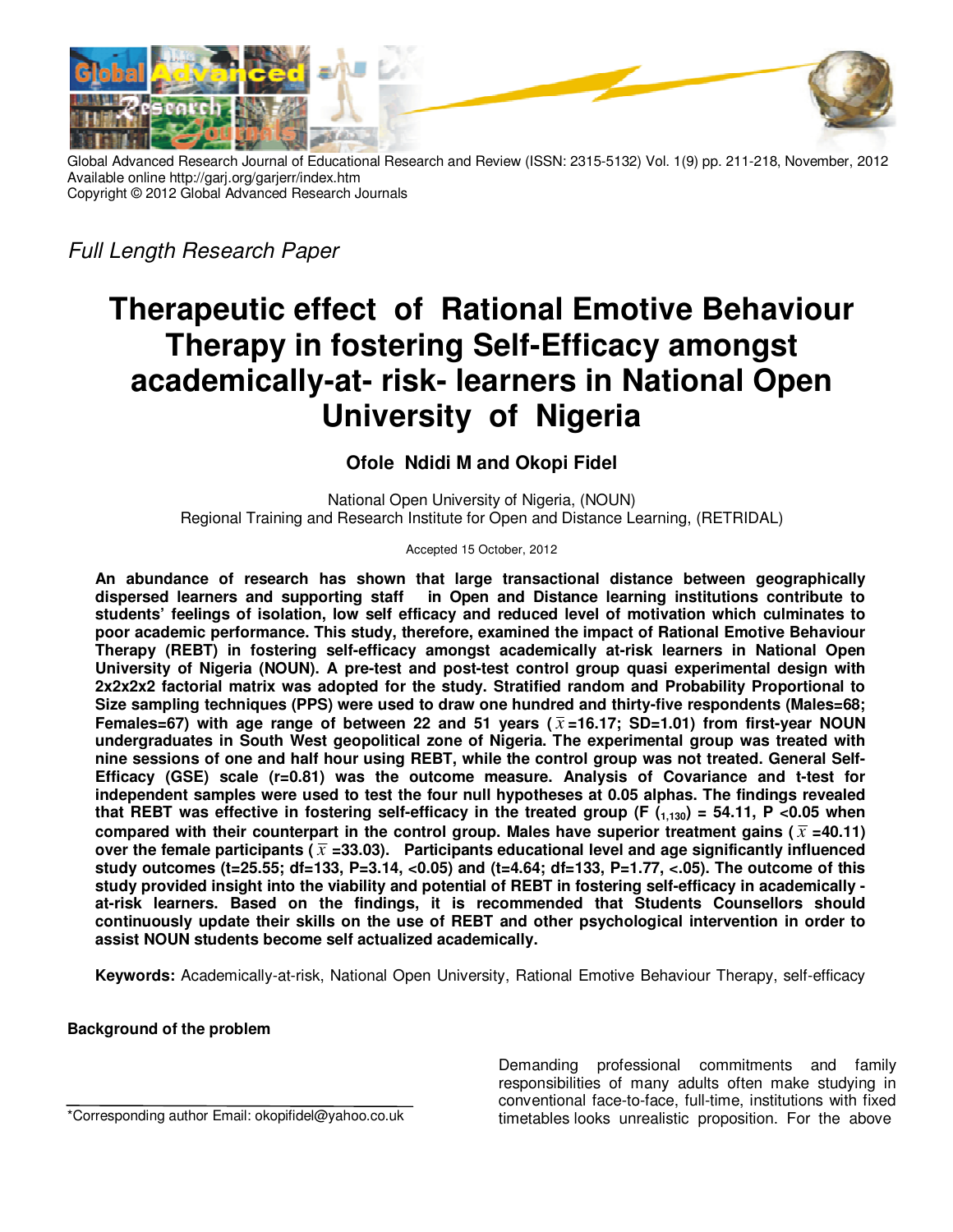reasons, many people choose Open and Distance Education primarily due to "the convenience, flexibility and adaptability of this mode of education to suit individual students' needs" (Holmberg, 1989, p. 24; NOUN, 2011). This assertion is in congruent with National Open University of Nigeria students (NOUN) assertion. In a recent survey conducted by Okopi (2011) using students of NOUN, result show that forty-five percent (45%) out of over one hundred and twenty thousand are adults with busy lives, family and work commitments. National Open University of Nigeria (NOUN) was resuscitated on October, 2002. It was established with the mission of providing access, quality, cost-effective and flexible learning, which is anchored by social justice, equity, and national cohesion through a comprehensive reach that transcends all barriers **(**NOUN, 2003).In line with its mission and vision, NOUN as at June 2011 has established forty-nine Study Centres spread across the Federation including the Federal capital territory. These Study Centres serve as outlets for providing learners with varieties of support services. A review of literature demonstrates that while there is no significant difference in achievement levels between distant and traditional learners, there is "considerable variance in student attitudes, self efficacy and motivation levels" (Johnstone, 1991, cited in Threlkeld and Brzoska, 1994, p. 49).Engaging and retaining students in distance learning can be challenging because the students are transaction and interactional distanced from teaching, support staff and other learners despite large number of study centres created by ODL institution such as NOUN. Thus, often students report feelings of isolation, little sense of connection and belonging and difficulty maintaining interactive communication and encouragement from staff and other students for learning. Corroborating this assertion, Adeyoju (1989) opined that when individuals experience failure at a task, they often become discouraged and may want to give up. Some researchers (Simpson, 2000; Kirkup and Jones,1996) identified some aspects of OD Education that may be discouraging for some learners (a) its inability to offer dialogue in the way that conventional face-to-face education does; (b) the inflexibility of its content and study method; and (c) the isolation and individualization of the student. Despite steadily rising enrolment rates, weak academic performance and high risk of dropping out remain persistent problems among NOUN undergraduates. A recent survey by Ofole, Fawusi, and Oduneye, (2011) using 940 respondents revealed high at risk attrition rate among NOUN students due to non cognitive factors including low self. For academic institutions, high attrition rates complicate enrolment planning and place added burden on efforts to recruit new students. For students, dropping out before earning a terminal degree represents untapped human potential and a low return on their investment. Single

mode ODL institutions promote student success, and subsequent retention, is by concentrating focus on academic preparation and specifically on "non-cognitive" factors. By increasing attention on non-cognitive factors of success, institutions would be able to predict academic outcomes among the students. One of the non-cognitive factors which have been identified to be highly linked to students' retention is academic self-efficacy, (Carter, 2006). Although extensive research has been done to determine the impact of high self-efficacy on academic performance, (Tella, Tella, Ayeni and Omoba 2007; Okoiye and Falaye, 2011), few studies have attempted to enhance this vital skill for optimal academic performance among learners in ODL institutions. This study is therefore, designed to fill the identified research gap by using REBT to foster self-efficacy amongst academically at-risk learners in National Open University of Nigeria.

## **Purpose of study**

This study is designed primarily to investigate the impact of Rational Emotive Behaviour therapy on fostering academic self-efficacy amongst academically-at-risk learners in NOUN. The moderating effect of participants' gender, educational levels and age on the study outcome would also be examined.

## **Reviews of Literature**

Theoretical and empirical literatures were reviewed in the following relevant areas; Self efficacy Rational Emotive Behaviour Therapy

## **Self-Efficacy**

Albert Bandura (1997, p. 3) defines self-efficacy as the beliefs in one's capabilities to organize and execute the courses of action required to produce given attainments". An individual's self-efficacy belief can vary in level, generality and strength (Bandura, 1997). In the academic context, self-efficacy has been repeatedly demonstrated to directly influence students' affective, cognitive, and motivational processes. High levels of self-efficacy are reliable predictors of academic achievement. Self-efficacy is useful for predicting what problems and sub-problems a student will select to solve, how long a student will persist on a problem, how much overall effort they will expend, as well as motivational traits such as level of engagement (Schunk and Pajares, 2002; Witten and Frank, 2005). Indeed, high efficacy levels are robust predictors of academic achievement, positive social relationships and pro-socio behaviours (Tella, et al, 2007;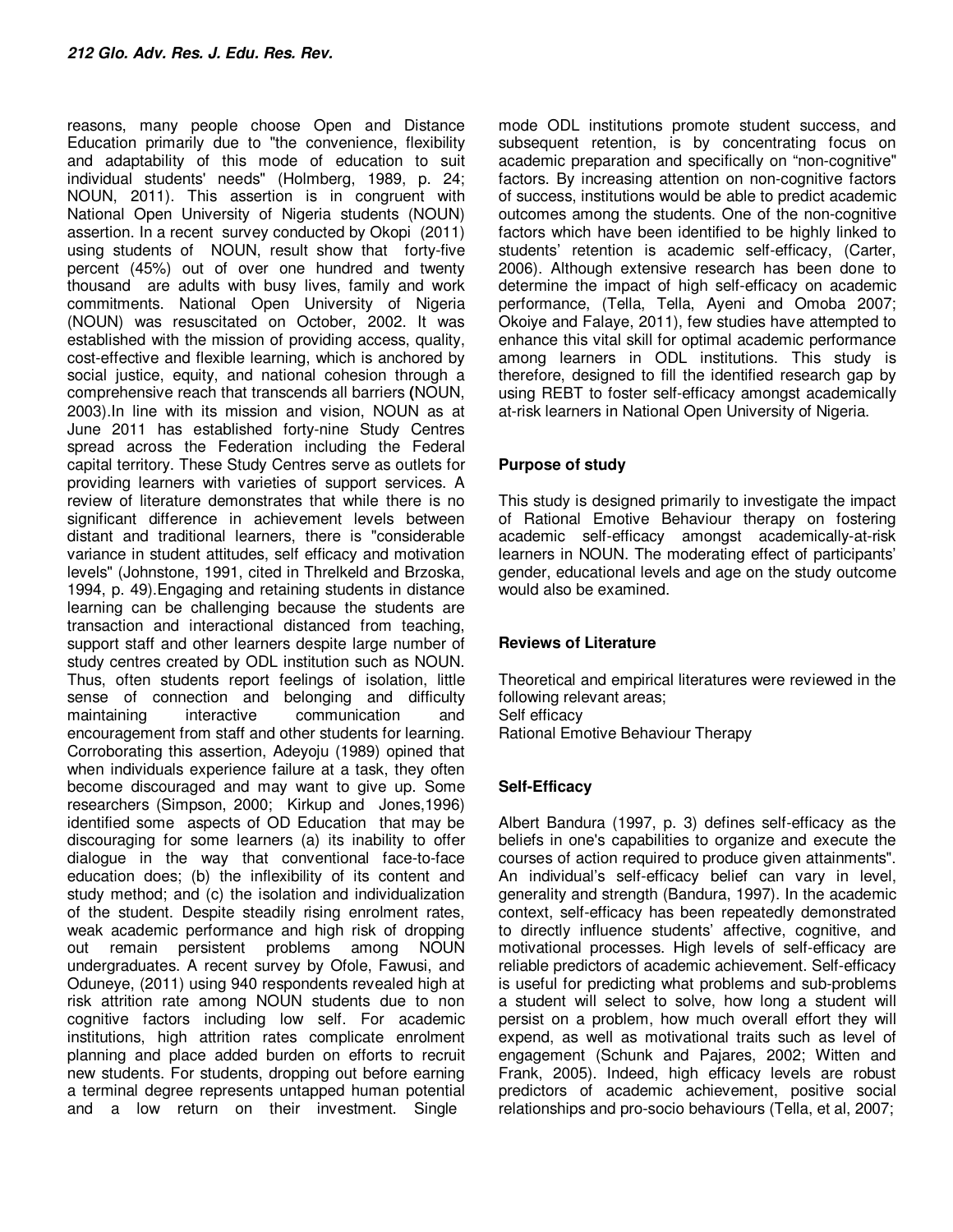Salami, 2008). Conversely, Schwarzer and Schmitz (2005) also found that low efficacy levels frequently lead to pessimistic thoughts futility, melancholy, anxiety, irrational beliefs, and negative self statements among others. Researchers have linked many variables to increases or decreases academic self efficacy, such factors include: Age (Bandura, 1997; Koeske and Kirk, 1995); gender, (Dickerson and Taylor, 2000); marital Status *(*Pajares and Johnson, 1996; Pajares and Miller, 1994); education, (Dhooper, Royce and Wolf, 1990) and Experience, (Huang, Lui, and Shiomi, 2007; Acker, 1999).

#### **Rational Emotive Behaviour Therapy**

Rational Emotive Behaviour therapy (REBT), previously called rational therapy and rational emotive therapy, is a comprehensive, active-directive, philosophically and empirically based psychotherapy developed by Albert Ellis in the mid- 1950s. REBT posits that people to a large degree consciously and unconsciously construct emotional difficulties including anxiety, anger, depression, shame, and guilt which frequently, lead to negative behavioural consequences (Dryden, DiGiuseppe and Neenan, 2003). Rational Emotive Behaviour Therapy implores many humanistic qualities in its philosophy of emotion and life. These include: (a) constructivism, (b) self-actualization, (c) long-range enjoyment of life, (d) unconditional acceptance, and (e) existential choice (Ellis, 1996). As a result of REBTs humanistic stance, many techniques and tools have been developed to foster rational thoughts, explore emotions, and encourage helpful behaviours. Ellis' ABC model is a popular and useful aid used by many to address and challenge irrational beliefs.

A comprehensive body of literature spanning over 60 years gave credence to the usefulness and value of REBT for diverse purposes (David, Szentagotai, Eva, and Macavei, 2005; Haaga and Davison, 1989). REBT consists of series of active directive teaching designed to educate and create awareness of the connections between thoughts, emotions, and behaviours. Related research suggests that REBT has excellent potential in providing students with a framework from which to explore their thoughts, feelings, and behaviours in classroom settings (Trip, Vernon, and McMahon, 2007). Researchers have conducted only a few studies related to the impact of REBT on fostering self-efficacy amongst academically-at-risk- learners in open and distance learning. A study conducted by Singh and Stoloff (2008) demonstrate the irrational beliefs that many students maintain. REBT postulates that these strong, rigid beliefs lead to unhealthy negative cognitive, emotional, and behavioural consequences (Dryden, et al., 2003). These unhealthy consequences have the potential to directly

interfere with distant learners' ability to study independently and effectively tackle examination questions. Additionally, learners with low self efficacy may have difficulty identifying how they feel and adapting to problem situations. Rational Emotive Behaviour Therapy appears to be a viable intervention for fostering self-efficacy in academically-at-risk-learners in ODL due to its well reported efficacy in removing irrational fears and thought distortions which inter with academic achievements.

#### **Hypotheses**

Four null hypotheses were generated and tested at 0.05 level of significance

**Ho1**: There is no significant effect of treatment on self efficacy scores of academically-at-risk-learners of NOUN.

**Ho2**: There is no significant gender effect on self efficacy scores of academically-at-risk-learners of NOUN

**Ho3**: There is no significant effect of educational status on self efficacy scores of academically-at-risk-learners of NOUN

**Ho4**: There is no significant effect of age on self efficacy scores of academically-at-risk-learners of NOUN

#### **METHODOLOGY**

#### **Research Design**

This study adopted a pre-test and post-test control group experimental design with a 2x2x2x2 factorial matrix. The two rows consist of the treatment strategy (REBT) and the control group. While the columns consist of the moderating variables at two different levels (gender, educational status and age).The researchers adopted a factorial design because it is more encompassing and it provides the opportunity to study the interacting effect of the moderating variables on the dependent variable.

#### **Population**

The population of this study is the students of National Open University of Nigeria (NOUN). As at June, 2011, NOUN has forty-nine Study Centres spread across the six geopolitical zones in Nigeria. Each Study Centre is manned by academic and non academic staffs which provide support services to the learners. As of the time of this study, NOUN has one hundred and twenty thousand, one hundred and eight nine students undertaking courses in different programmes housed in six schools, (NOUN, 2011).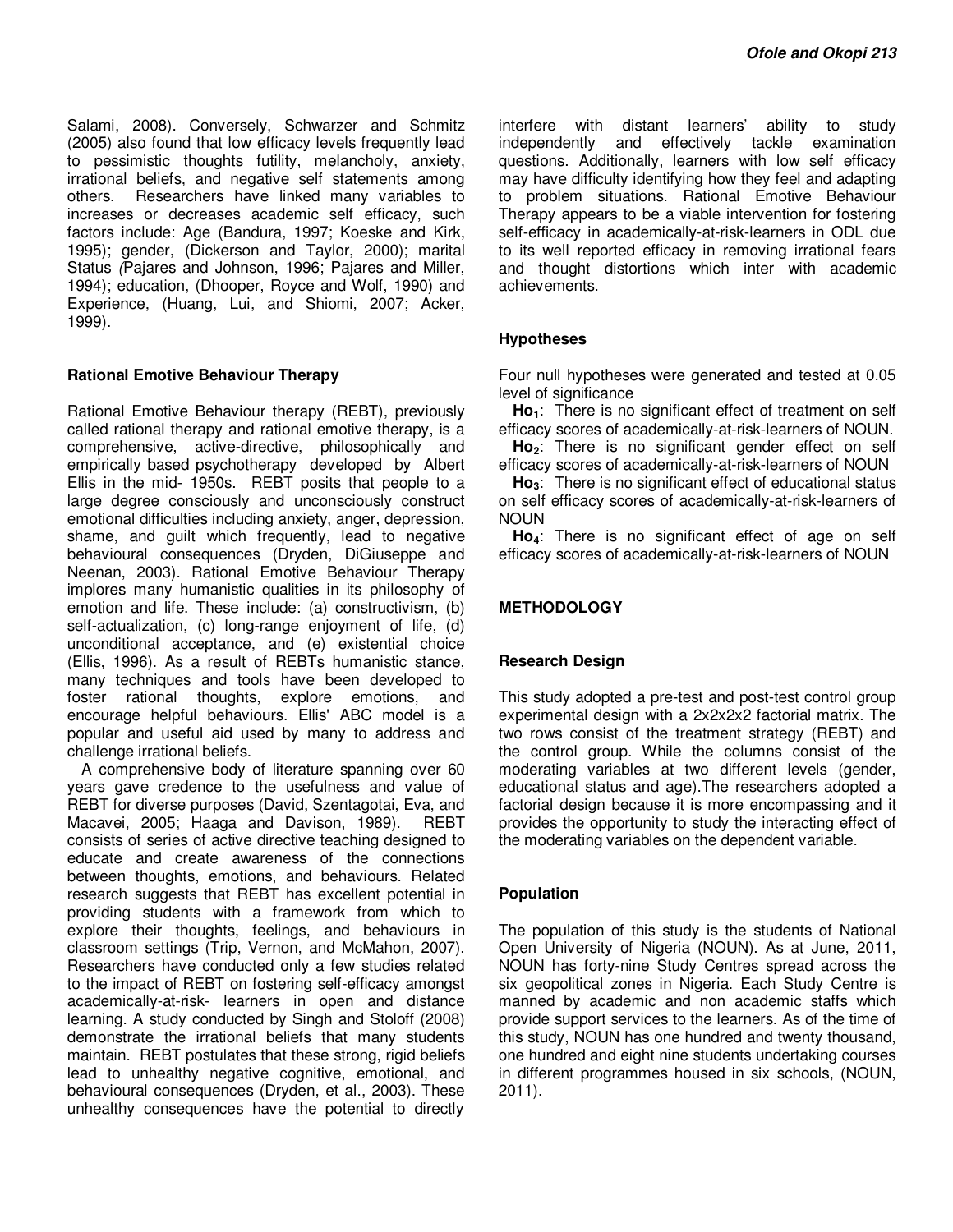#### **Sample and Sampling**

One hundred and thirty- five respondents were stratified randomly selected from one of the Study Centres in South western, Nigeria. South West geographical zone consist of the following seven Study Centres; Ado Ekiti, Akure, Awa, Ibadan, Lagos and Oshogbo and Abeokuta. The sample consists of students whose average score in 3 compulsory undergraduate courses (GST 101, GST 105 and GST 107) were below 40 %. Those students who scored below 40 % in the above mentioned three core subjects were categorized as academically- at- risk learners due to the fact that pass mark for any subject in NOUN is 40% and above.

## **Participants**

A total of one hundred and thirty- five (135) undergraduates' students randomly drawn from all the programmes using Probability Proportional to Size sampling technique (PPS) participated in the study. PPS was adopted in order to ensure that students from all the programmers were equally represented since some of the programmes have more students when compared with the other. Sixty-eight males (68) and sixty-seven females (67) with age range between 22 and 51 years ( $\bar{x}$ ) =16.17; SD=1.01) participated in the study. Forty -eight percent of the study population has high educational status (HND, BEd, BSc B.A, e .t.c.); while eighty-seven percent have low educational status (O'level, OND, e.t.c). Sixty-nine percent of the participants whose age fell below 40 years were categorized as young, while sixtysix were regarded as old age for the purpose of this study because they were above forty years which was the standard set for the study.

## **Instrumentation**

An adapted version of Morgan-Jinks Student Efficacy Scale (MJSES) was used to measure the dependent variable (self-efficacy). It is a 30-item self-report scale designed in four intervals Likert- Scale format: "Really Agree," "Kind of Agree," "Kind of Disagree," and "Really Disagree." Only three out of four MJSES subscales were adapted for the present study. The first subscale consists of statements designed to obtain information about students' perceptions of their own innate talent or ability. The second were statements designed to obtain information about students' perceptions of the role of their effort in completing a task. The third factor primarily was of socio-cultural or contextual items and appears related to Bandura's construct of outcome expectancy. Typical items in the scale include 'my friends ask me for help with their homework'', "I always get good grades when I try

hard''. The items were positively worded so scoring was easy, the higher the score, the high the self-efficacy. The instrument has been widely reported to be valid and reliable by Nigerian researchers (Tella, et al. 2007; Okoiye et al, 2011). The researchers before used pilot tested the instrument and obtained Coefficient correlation r=0.81 using Cronbach's alpha after test-retest methods within one week internal.

#### **Procedure**

One hundred and thirty-five respondents who met the study inclusion criteria were randomly assigned into treatment conditions through simple ballot system. Thereafter, those who picked treatment group were exposed to nine sessions of therapy using REBT. While the control group participated in the pre and post test exercises but they were not treated. The study has three major inclusion criteria listed below;

1. Respondents who scored below average of 40% in the four compulsory GST courses (GST 101; use of English, 105 History of Science and 107 Study Guides).

2. Respondents who scored below 30 in the General self efficacy scale GSE used for screening for level of self efficacy

3. Students who gave their consent to participate by signing the consent form provided by the researchers.

The treatment package was designed along Bandura (1997) conceptualization for changing irrational beliefs and negative thoughts.

Session 1: General introduction and orientation programme for all participants. The participants were familiarized with the nature of the programme. Baseline data was also obtained using GSE.

Sessions2: Identification of the participants' irrational, unrealistic beliefs, negative self statements such as 'I must, I should, I can't" about their academic activities.

Session 3: Teaching the clients how to dispute the identified irrational thoughts and beliefs by differentiating rational from irrational beliefs about their studies, facilitation, and the school

Session 4: Demonstrating to participants how to practice Rational Emotive Imagery (REI) by imagining an event, a person or academic activities of NOUN which upset them.

Session 5: teaching the client shame-attacking exercise (Shame is an emotional reaction that keeps one from achieving mastery, gaining pleasure and satisfaction, acting assertively, sharing intimacy, and, in general, living fully).

Sessions6: Rehearsal of acquired skills by participants which involves taking "risk'' by assertively requesting for academic supports from the learner support personnel both at the Study Centre and in the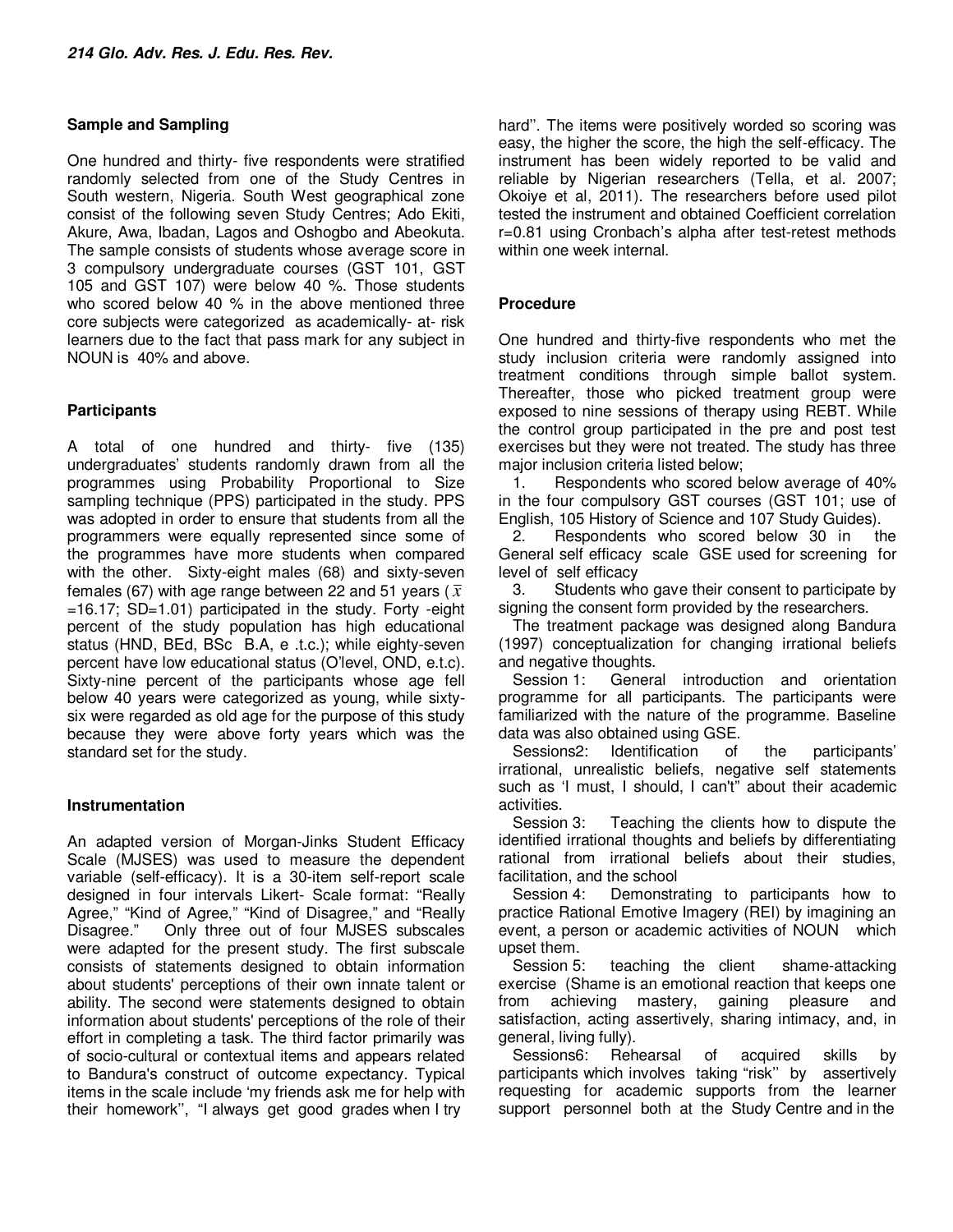**Table 1** Analysis of covariance (ANCOVA) on effectiveness of treatment on participants' self-efficacy

| Source of variation  | Sum of Squares | Df  | Mean Squares |       |        | Remark    |
|----------------------|----------------|-----|--------------|-------|--------|-----------|
| Rows (REBT+CTG)      | 477.31         |     | 477.31       | 54.1  | < 0.05 | Sig       |
| Columns(male-female) | 551.24         |     | 551.24       | 60.07 | < 0.05 | Sig       |
| Interactions         | 2.173          |     | .0865        | .01   | >0.05  | <b>NS</b> |
| Within               | 6775.11        | 130 | 321.10       |       |        |           |

**Table 2** Unadjusted X-mean and adjusted Y-mean based on treatment condition (rows) and gender (columns)

| Groups                                                             |           | Male               |                | Female    |       |       |
|--------------------------------------------------------------------|-----------|--------------------|----------------|-----------|-------|-------|
| Rows                                                               | <b>NO</b> | $\checkmark$<br>ᄉᅐ | $Y-X$          | <b>NC</b> | X-X   | $Y-X$ |
| , (REBT<br><b>Rational Emotive Behaviour</b><br>Therapy $\sqrt{2}$ | 33        | 31.02              | $40.1^{\circ}$ | -34       | 28.06 | 33.03 |
| (CTG)<br>Control Group                                             | 35        | 29.44              | 29.20          | 33        | 28.01 | 28.15 |

**Table 3** Rows and columns of adjusted Y-means for comparison

| Groups      | Male        | Female      |
|-------------|-------------|-------------|
| <b>REBT</b> | 40.11<br>(a | $33.03$ (b) |
|             | $n=33$      | $n = 34$    |
| <b>CTG</b>  | 29.20 (c)   | $28.15$ (d) |
|             | $n=35$      | $n = 33$    |

**Table 4 t**-test showing the self-efficacy of participants with high and low educational level

| variables | N  | df  |       | <b>SD</b>     |       |                                  | Remark |
|-----------|----|-----|-------|---------------|-------|----------------------------------|--------|
| High      | 48 |     | 53.14 | ດ ດ+<br>ے . ے |       | $\overline{\phantom{a}}$<br>3.14 | Sig    |
|           |    | 133 |       |               | 25.55 |                                  |        |
| Low       | 87 |     | 44.15 | 3.14          |       |                                  |        |

**Table 5** t-test showing the self-efficacy of old and low young participants treated

| variables | N  | dt  |       | Ωr<br>שכ        |      |            | Remark |
|-----------|----|-----|-------|-----------------|------|------------|--------|
| old       | 66 |     | 32.90 | 2.40            |      | $- -$<br>. | Sig    |
|           |    | 133 |       |                 | 4.64 |            |        |
| vouna     | 69 |     | 47.10 | ാറ<br>C<br>ے.دے |      |            |        |

Headquarters through phone contacts or face-to-face contacts as the case may be.

Session 7: Teaching the participants how to reject excuses by practicing easier assignments.

Session 8: Teaching the participants how to maintain acquired skills in natural setting

Session 9: Review of the previous sessions, posttest administration and termination of therapy

#### **Data Analysis**

Descriptive statistics was used to compute for the mean, and standard deviation. While Analysis of Covariance (ANCOVA) and t-test statistics were adopted to test the hypothesis at 0.05 level of significant. Analysis of covariance (ANCOVA) was utilized to analyze the post test scores of participants on self efficacy, using the pretest scores as covariates to find out if post experimental differences were significant.

#### **RESULTS**

#### **Hypothesis one**

Hypothesis one which predicted no significant effect of treatment on self efficacy scores of academically-at-risklearners was tested using ANCOVA at 0.05 alpha level. The results are presented on tables 1-3 above.

Result on Table 1 above specifically revealed that the treatment (REBT) has a statistical significant effect on participants' academic self- efficacy (F  $(1,130) = 54.11$ ; P <0.05. The hypothesis that stated no significant difference in the self-efficacy scores of participants in the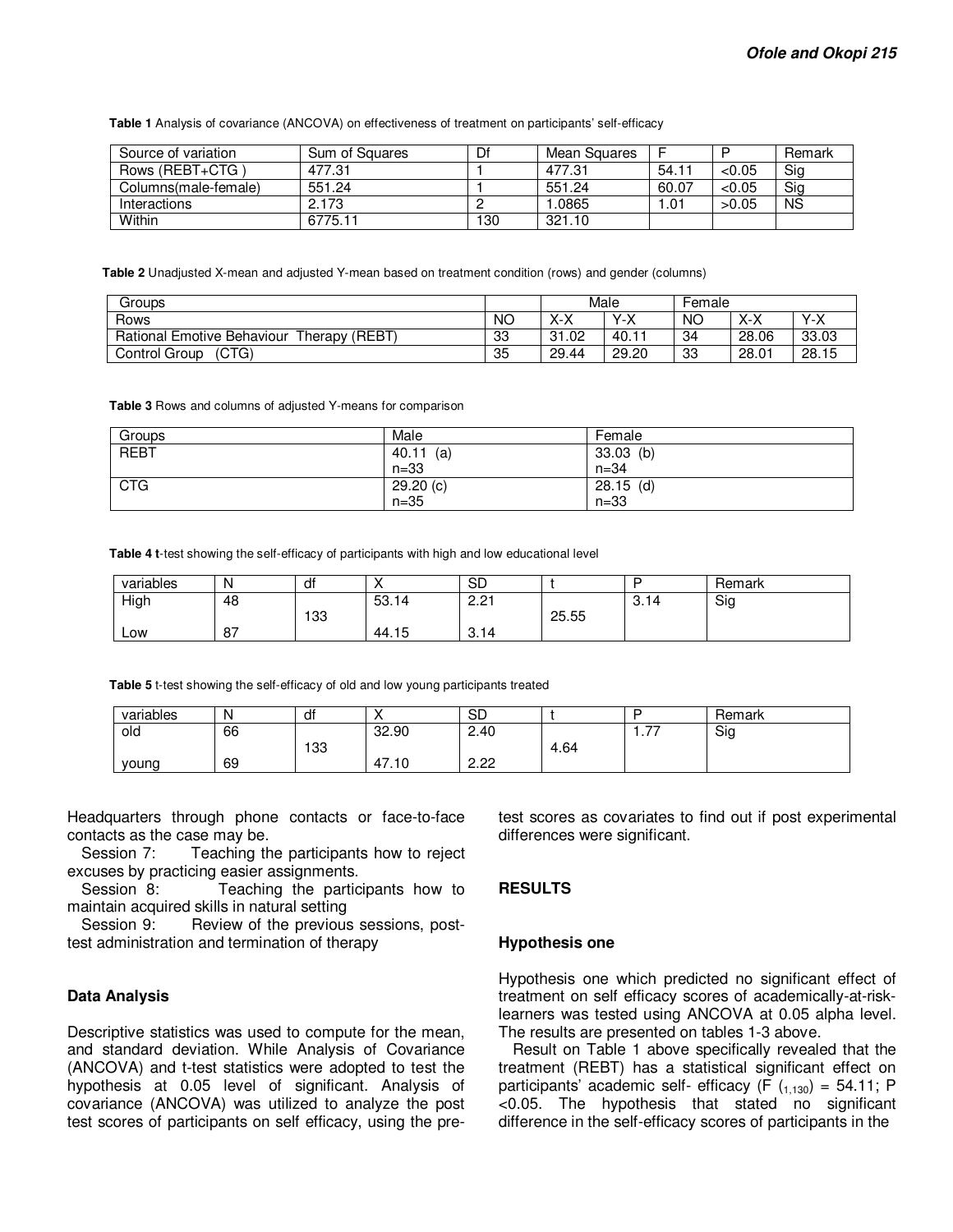experimental group and control group was therefore rejected since the calculated value was greater than the table value at 0.05 alpha level. Further computation as presented on tables 2 and 3 collaborate the trend of the findings

The results as shown on tables 2 and 3 above present the unadjusted X-means and adjusted Y-means of participants' scores on treatment (row) and sex (columns). It reveals an increase in adjusted y- means of the treated group's scores. This is evidence that the therapy improved the self efficacy scores of participants in the experimental group. On the contrary, there was no improvement in the adjusted y-means of the control group

## **Hypothesis two**

Similarly, the second hypothesis which predicted no significant gender effect on treatment outcome was rejected. The result as contained on table 1 above show that the calculated value was greater than the table value,  $(F (1,130) = 60.07; P < 0.05$ . The male had superior treatment gains in self-efficacy scores ( $\bar{x}$  =40.11) when compared with their female counterpart ( $\overline{x}$  =33.03). Therefore, the

Second hypothesis that stated no significant gender effect on self efficacy scores of academically-at-risklearners was also rejected

## **Hypothesis three**

Hypothesis three stated no significant difference in the self-efficacy mean scores of participants with high and low educational status. This hypothesis which was tested using t-test at 0.05 alpha level was rejected. The findings are presented on table 4 above.

The result from table 4 above shows that  $t=25.55$ ; DF=133, P=3.14,  $<0.05$  since the calculated value was greater than the table value, the null hypothesis was therefore rejected. It implies therefore, that educational level has significant influence on the participants' self efficacy scores. The participants with high educational status obtained superior mean scores ( $\bar{x}$  =53.14) over their counterpart with low educational status ( $\bar{x}$  =44.15)

## **Hypothesis four**

The fourth hypothesis predicted no significant effect of age on self efficacy scores of academically-at-risklearners. This hypothesis was tested using t-test for independent samples. The result is presented on table 5 below.

The result from table 5 above shows that t=4.64;

 $DF=133$ ,  $P=1.77$ , <.05. Since the calculated value was greater than the table value, the null hypothesis was therefore rejected. It implies therefore, that age of participants significantly influenced treatment outcomes. The same table also reveal that the means score of the young participants ( $\overline{x}$  =47.10) was greater than their older counterparts ( $\overline{x}$  =32.90).

## **Discussions**

The outcome of this study has lent credence to the effectiveness of Rational Emotive Behaviour Therapy in fostering self-efficacy amongst academically- at-risk learners in NOUN as evident in the post-test scores. The null hypothesis was therefore rejected in favour of the alternative hypothesis. The present result support findings of previous researchers (Ofole, et al. 2011; Okoiye, et al., 2011) who successfully used REBT and other variants of cognitive therapies on diverse populations. The finding is not surprising given the fact that, REBT has a well documented efficacy in managing distortions, irrational fears attributions, and anxiety which culminates to low self-efficacy. The therapy possibly have also increased the self -efficacy of participants which will make them put more efforts to complete their academic task, persist longer in those efforts without the assistance of Tutorial Facilitators unlike their untreated counterpart with low self-efficacy who will believe tasks to be harder than they actually are, typically shied away from academic interactions, and attribute failure to external factors (Smith and Betz, 2000)

The second hypothesis which predicted no significant gender effect on the self-efficacy scores was similarly rejected at 0.05 alpha level. Males had superior ( $\overline{x}$  $=$ 40.11) treatment gains over their female counterpart ( $\overline{x}$ ) =33.03) on self-efficacy scores. Researchers have mixed reports for this finding, for instance, Okoiye, et al, (2011) show that there is no significant difference in the effect of gender in the post-test examination anxiety scores of 180 academically at- risk-students exposed to cognitive therapy. On the contrary, Warren (2010) report that male students in their study had lower self efficacy when compared with their male counterpart after being treated with cognitive therapy. The possible reason for this outcome could be traceable to studies that show that men tend to have higher general and task-specific selfefficacy than women. According to the proponent of male superiority in self- efficacy, women tend to lack confidence in making decision and are less likely to take on academic challenges that they have ability to complete while men are more likely to take on any task regardless of their feelings of expertise in the particular area that pertains to the task (Dickerson and Taylor, 2000). Women are also reported to more likely to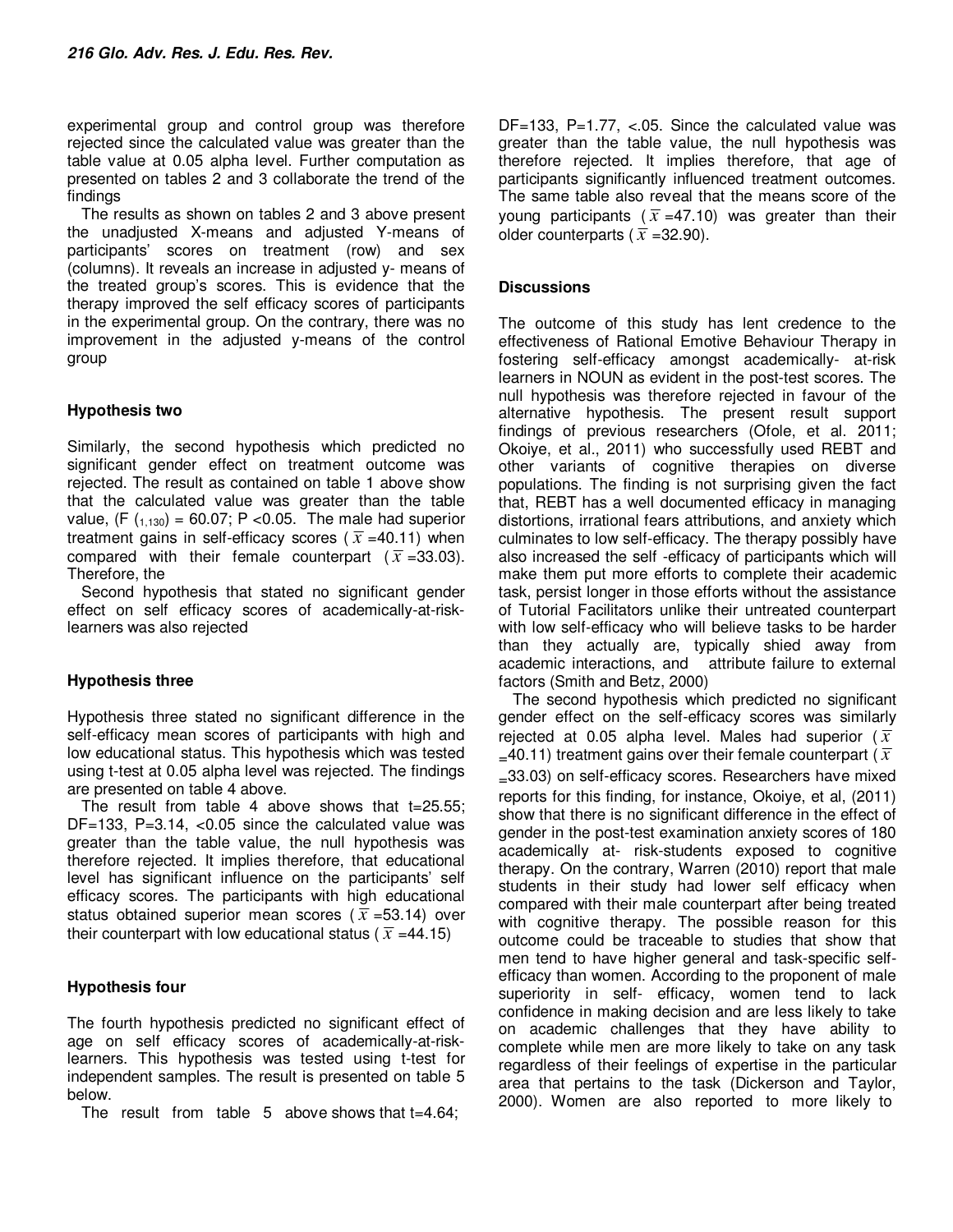attribute success to luck or chance rather than their own competence and level of skill (Dickerson et al., 2000).

Moreover, educational levels of the participants significantly influence their self-efficacy scores. The null hypothesis was also rejected. Participants with high educational status performed significantly better  $(\bar{x})$  $=$  53.14) than their counterpart with low educational status  $(\bar{x} = 44.15)$ . This finding collaborates that of Bandura, (1997) who suggests that when individuals have the opportunity to observe and learn from others who have a higher level of experience, those individuals are more likely to develop a greater level of self-efficacy. Bandura (1997) also suggests that the higher an individual has attained educationally, the greater the number of obstacles the individual has generally achieved to be successful. This implies that the more education an individual has completed, the greater level of general self-efficacy that individual will possess.

The fourth hypothesis which predicted no significant gender effect on self-efficacy scores was rejected. This finding collaborate Bandura (1997) concept of enactive mastery that indicates that as we gain experience and overcome obstacles, feelings of self-efficacy are developed. Therefore, this concept when broadened means that as students mature due to age, they will gain more life experiences and therefore gain self-efficacy.

#### **CONCLUSIONS AND IMPLICATIONS**

This study examined the therapeutic impact of Rational Emotive Behaviour Therapy in fostering self-efficacy amongst academically-at-risk learners in National Open University of Nigeria. The findings have provided empirical evidence to suggest that REBT is a viable comprehensive intervention that has the potential to promote emotional health and foster self-efficacy among academically-at-risk learners. As a result of exposure to REBT, students would no longer re-indoctrinate themselves with faulty assumptions and irrational thought. Academically-at-risk learners would also learn to think logically and scientifically about their thoughts and emotions in turn, would be prepared to face the challenges that lie ahead of them in a rational and selfhelping manner. They will believe in their ability to succeed, develop positive attitude to school and learning, reduce anxiety and improve on their academic achievement. In addition, the significant effects of gender, educational level and age on treatment outcomes have implications for counsellors to adopt appropriate intervention strategies that would take those variables into cognizance.

Moreover, efforts must be geared towards ensuring practicing counsellors to update their skills in order to effectively utilize REBT and other psychological treatments for learners in order to make them actualize

their academic potentials. More importantly, student counsellors should design robust induction and orientation programmes, whereby they could discuss extensively the modalities of studying in ODL institution. Such opportunities could also be used to address frequently asked questions. This would no doubt reduce to the barest minimum some of the challenges the learners encounter.

#### **REFERENCES**

- Acker GM (1999).The impact of clients' mental illness on social workers' job satisfaction and burnout. *Health and Social Work,* 24(2): 112- 119.
- Adeyoju CA (1989). The Relative Effectiveness of Cognitive Restructuring and Study Skills Training on the Adjustment to Academic Failure among Group of Nigerian Students: *An unpublished Ph.D Thesis* of the Department of Guidance and Counselling University of Ibadan, Ibadan Nigeria.
- Bandura A (1997). *Self-Efficacy: The Exercise of Control*. New York, NY: W. H. Freeman and Company
- Carter RL (2006). *Non cognitive predictors of academic success and persistence for Hispanic American/first year college students at selected community colleges in West Texas.* (Doctoral dissertation, Texas Tech University, 2006).Retrieved October, 2012 from source: http:

//dspace.lib.ttu.edu/bitstream/2346/1051/1/Carter\_L\_Randy\_Diss. Pdf

- David D, Szentagotai A, Eva K and Macavei B (2005). A synopsis of rational emotive Behavior therapy (REBT): Fundamental and applied research. *J. Rational-Emotive and Cognitive-Behavioral Therapy, 23:*  175-221
- Dhooper SS, Royce DD and Wolfe LC (1990). Does social work education make a difference? *Social Work, 35*(1): 57-61.
- Dryden W, DiGiuseppe R and Neenan M (2003). *A primer on Rational Emotive Behavior Therapy*. Wiley.
- Dickerson A and Taylor MA (2000).Self-limiting behavior in women.*Group and Organizational Management, 25*(2): 191-210
- Kirkup G and Jones A (1996). New technologies for open learning: The superhighway to the learning society? In P. Raggatt, R. Edwards, and N. Small (Eds.), *Adult learners, education and training 2: The learning society -- challenges and trends* (pp. 272-291). London: Rutledge.
- Koeske GF and Kirk SA (1995). The effect of characteristics of human service workers on subsequent morale and turnover. *Administration in Social Work, 19(*1): 15-31.
- Haaga DAF and Davison GC (1989). *Outcome studies of Rational-Emotive Therapy*. In M. E. Bernard and R. D. DiGiuseppe (Eds.), Inside rational-emotive therapy: A critical appraisal of the theory and therapy of Albert Ellis (pp. 155-260). San Diego: Academic Press, Inc.
- Holmberg B (1989). *Theory and practice of distance education (2nd rev. ed)*. London and New York: Rutledge.
- Huang X, Liu M and Shiomi K (2007). An analysis of the relationships between teacher efficacy, teacher self-esteem and orientations to seeking help. *Social Behavior and Personality therapy, 35*: 707-716.
- Johnstone S (1991). Research on telecommunicated learning: Past, present and future. *The Annals of the American Academy of Political Science, 514:* 49-57.
- Judge TA and Bono JE (2001). Relationship of core self-evaluation traits – self-esteem, generalized self-efficacy, locus of control, and emotional stability – a meta-analysis. *J. Appl. Psychol.* 86(1): 80-92.
- Morgan Vicky and Jinks Jerry (1999). Perceived Student Academic Self-Efficacy: *An Inventory*

*Scale.* Clearing House 72

National Open University of Nigeria (2011). Annual Report, 2010-2011. Lagos: Directorates of Instructional Resources Development, NOUN.

Kindly provide the names of the author (2003). Students' handbook. Lagos: Regent Printing and Publishing Ltd.